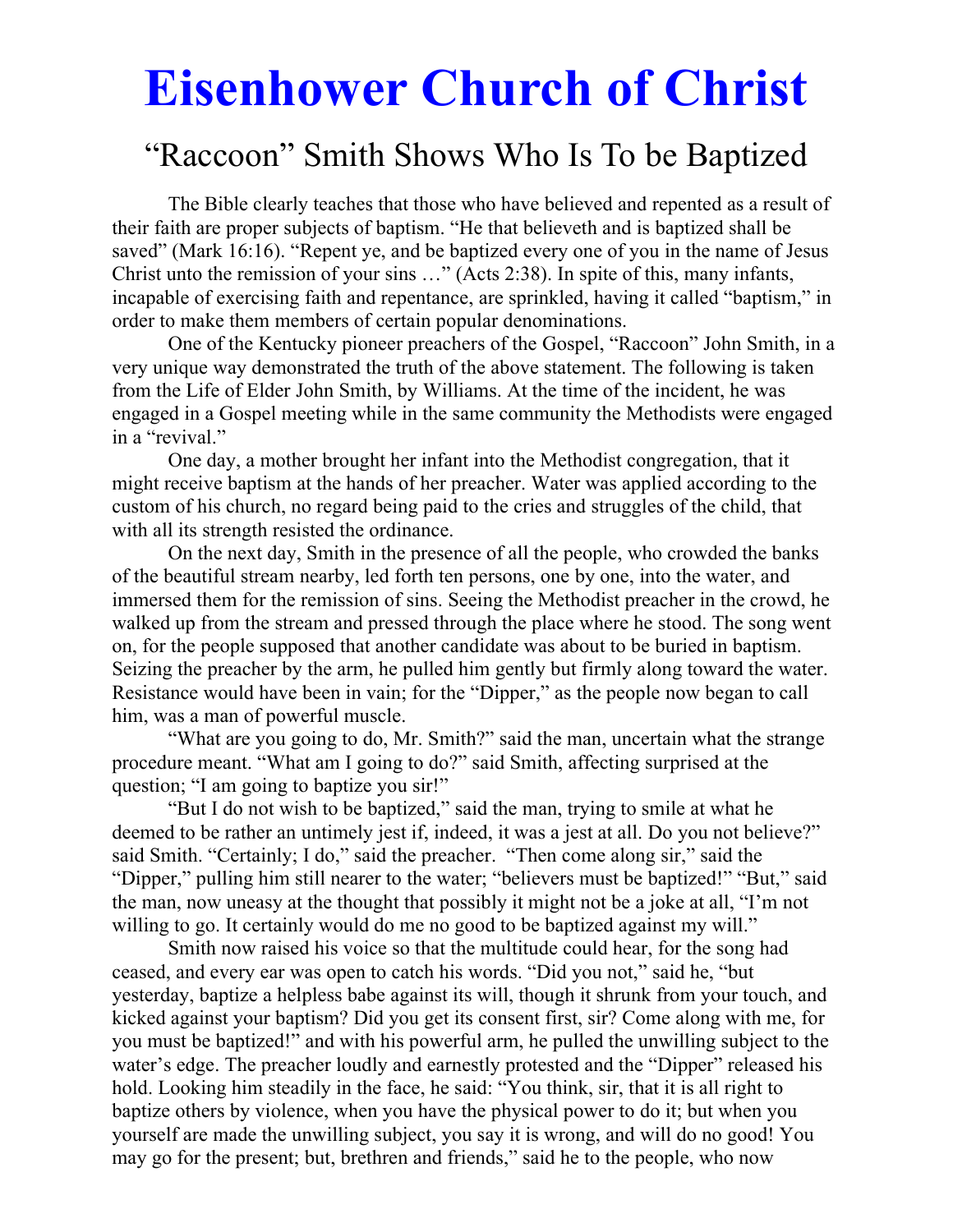perceived the purpose of the jest, "let me know if he ever again baptizes others without their consent; for you yourselves have heard him declare that such a baptism cannot possibly do any good!" Little mirth was excited by this scene, for it deeply impressed the people. A thousand arguments could have done no more.

> —Southside Church of Christ Lubbock, TX

# *Sympathy*

Becky Stewart (daughter of Bill and Doris Roberson) informed the church here at Eisenhower that her father, **Bill Roberson,** passed away on Sunday, February 27th in DeLeon, TX. Bill had served as a Deacon at Eisenhower years ago. He was 95 years old and died from natural causes. Our sympathy goes out to Becky and her siblings in the death of their father.

# *Prayer Request*

**Carolyn Wilkerson** had an angiogram done on her heart and tests showed that her heart is very good. However, she does have two blockages in the neck area that is causing the pain. Carolyn was given medication for pain. The blockages will be taken care of at a later date.

**Mary Brown** had an "out-patient" pain management procedure done in Abilene on Wednesday, March 9th. She has had pain in her left leg and hip for a long time; hopefully this procedure will help with the pain. Keep Mary in your prayers that all goes well.

**Elaine Huntington** went to the ER at MCH last Monday evening due to acute pain in her stomach. She had an MRI done which turned out okay. Elaine went home that evening with some hospital recommendations which she is doing and her stomach is feeling much better.

**Chassidy Rayos** (Jackie & Wanda Perkins' granddaughter) has completed her chemo treatments and they are happy to report that the treatments were somewhat successful. Now, Chassidy will undergo cancer surgery on March 25th. Please keep her in your prayers that the surgery will go well and the future treatments will be successful in fighting her cancer.

Please keep in your prayers, the people in **Ukraine,** especially our Christian brethren, who are under attack from Russia. Please pray that these attacks end, and the people can return to their homes if it be God's Will.

# *Prayer List*

Dr. Hank Abrams; Sheila Alcazar; Wayne Anderson; Betty Branson; Bill and Mary Brown; Glenna Callendar; LaDonna Chism; Dana Erwin; Philip Garza; Hattie Gilmore; Doug Guynn; Rosanna Herrera; Tiffany Horton; Lon Howard; Ora McAfee; Patsy Mitchell; Melissa Moore; Juan & Estella Morolez; Cain Pilgrim; Bruce & Trina Plyler; Chassidy Rayos; Carlos Reyes; Daniel Reyes; Lisa Salas; Amanda Sarabia; Benny & Lajanna Simms; Marilyn Upshaw; Terresia Weaver; Lisa Wells; Janet Wesson; Charles Wood; John Wood, Julia York.

## *Eisenhower's Shut-ins*

Dusty and Kathy Marshall; Glenna Callendar; Janelle Shirley and Marilyn Upshaw *Youth* 

Bible Quiz Question …

What name did God give Solomon when he was born?

Last Week's Quiz Answer…

Jesus used the term "wolves in sheep's clothing" to describe false prophets. (Matthew 7:15)